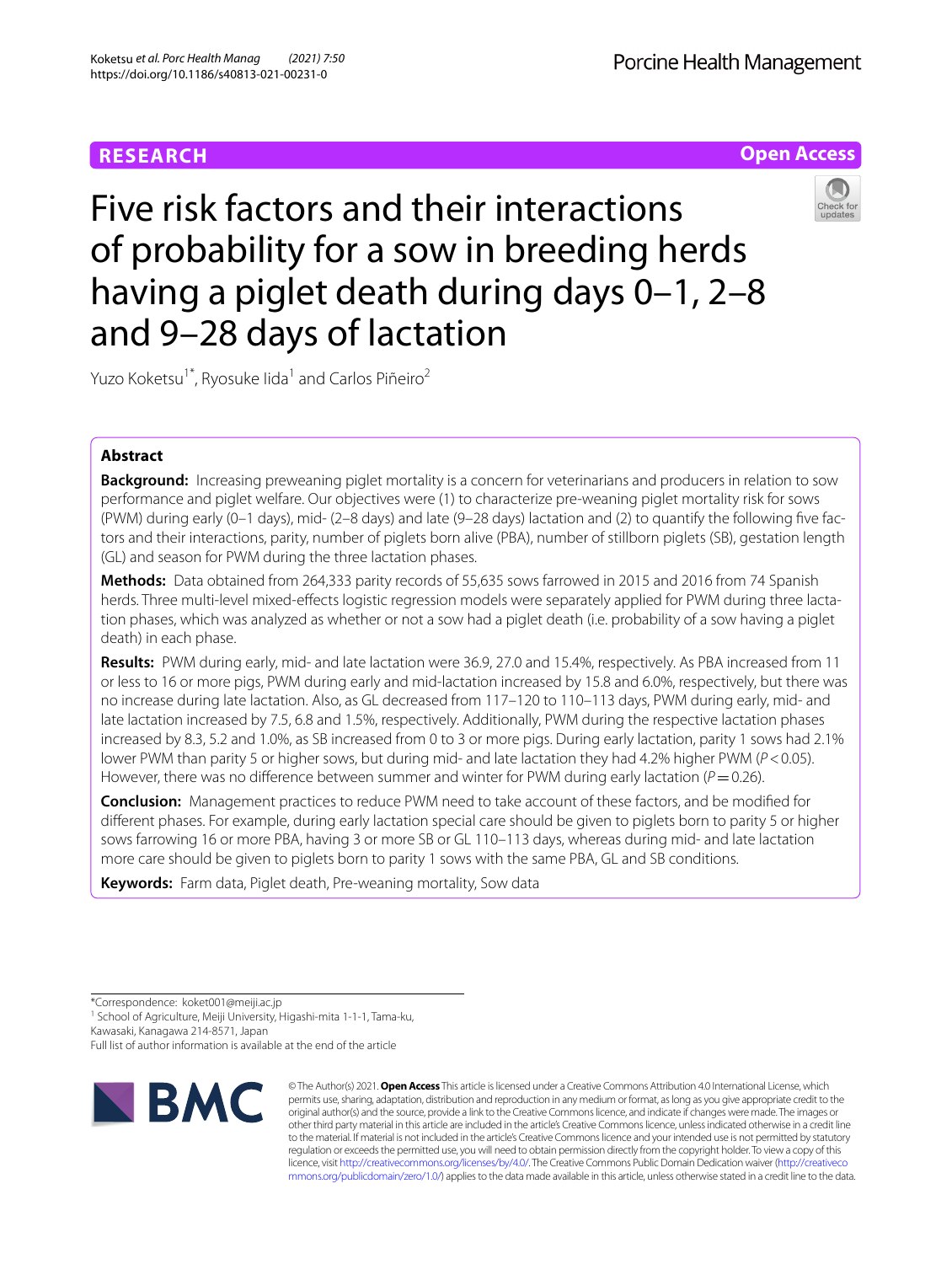# **Introduction**

An increased number of piglet deaths during lactation is one of the biggest concerns of vets and producers related to sow performance and piglet welfare  $[1-3]$  $[1-3]$  $[1-3]$ . The typical way of monitoring piglet deaths during lactation has been to record them as herd-level preweaning piglet mortality, which is calculated by the recording systems [\[4\]](#page-8-2). However, if piglet deaths are recorded as herd-level information, it is not possible to perform multivariable analyses to examine multiple factors and their interactions in the same model [[5](#page-8-3), [6](#page-8-4)].

However, there are several software products that record piglet deaths and can generate data of sow-level piglet deaths during different pre-weaning stages during lactation. Using such a data, possible factors for pre-weaning piglet mortality risk for sows (PWM) as probabilities of a sow having a piglet death could be separately examined during each of three lactational phases. Also, our idea is to analyze PWM as a binary outcome during early, mid- and late lactation, because unlike sow deaths, piglet death events can occur multiple times at the sow level, with several piglets in a litter possibly dying at different times during a single lactation. A binary model has been applied for piglet deaths or stillbirths because those are a zero-inflated variable  $[6-8]$  $[6-8]$ . Therefore, it is now possible to conduct sow-level PWM during different lactation phases, but to date no such studies have been reported.

Possible factors associated with higher PWM are parity, more piglets born alive (PBA), more stillborn piglets (SB), shorter gestation length (GL) and farrowing season [[1,](#page-8-0) [2](#page-8-6), [9\]](#page-8-7). Various studies have found links between these factors and issues that could be associated with pre-weaning piglet deaths. For example, low and high parity have been associated with higher pre-weaning mortality [[9](#page-8-7)–[11](#page-8-8)]. Also, more SB at herdlevel has been correlated with herd-level pre-weaning mortality and post-weaning mortality [[12\]](#page-8-9). Furthermore, sows with shorter GL have been associated with having more SB and more PBA which likely results in lower litter weaning weights [[13\]](#page-9-0) which in turn would be related to piglet deaths. However, there have been conflicting results about associations between farrowing season and piglet deaths [\[1](#page-8-0), [2](#page-8-6)]. For example, researchers suggested that pre-weaning piglet mortality was higher in winter, due to cold stress, than in the other seasons [[1\]](#page-8-0), whereas another report observed higher preweaning piglet mortality in summer than in spring due to heat stress [\[14](#page-9-1)].

No research has studied these five factors (i.e. parity, PBA, SB, GL and season) and their interactions for PWM during early, mid- and late lactation in the separate three models. Therefore, our objectives were (1) to characterize PWM during early (0–1 days), mid- (2–8 days) and late (9–28 days) lactation in sow herds, and (2) to quantify the five factors and their two-way interactions for PWM during these three phases of lactation.

# **Materials and methods**

# **Farms and sow measurement records with ages at piglet death**

A veterinary clinic (PigCHAMP Pro Europa S.L. Segovia, Spain) has requested all client producers to mail their data fles if they consented to allow their data to be used for research purposes under their data-share program, and has accumulated a database. The data in the present project were extracted from the sow database. Therefore, the present study was designed as an observational study coordinating sow data from 91 Spanish herds which had 10-year records, and their farm data had been previously used for a herd-level longitudinal study [[15\]](#page-9-2). For this project, we used two years of sow data from 2015 to 2016.

However, not all of the herds could be used in the analysis because not all producers appeared to have properly recorded the ages of the piglets that died. Consequently, 17 of the herds were removed because their records had no piglet deaths during days 0–1 of lactation throughout the 2 studied years and it was considered that those producers had not properly recorded the ages at piglets died. The 74 remaining herds had records of piglet deaths in all three lactation phases. Also, according the EU regulation [[16\]](#page-9-3), sow records with lactation length 20 days or fewer were not used for the present study. Therefore, the initial sow data contained 276,260 parity records of 59,088 sows farrowed in 74 herds between 2015 and 2016. Mean herd size in the 74 herds over the two years was 1,066 (874 standard deviation) sows ranging from 83 to 3,682 sows.

## **Data and exclusion criteria**

Parity records in the data were excluded if they met any of the following criteria: total number of piglets born being 0 or 31 pigs or more (181 records) [\[17](#page-9-4)]; lactation length of 41 or more days (3095 records), nurse sow records (7179 records) and GL of 109 days or less or 121 days or more (1472 records). The range of gestation length was chosen as  $115±5$  days. Also, the nurse records were not used because there were few records, and they were not evenly distributed across all the farms. For example, 15 farms had only 1 or 0 nurse records during the studied years. Therefore, the final data contained 264,333 parity records of 55,635 sows.

Regarding the ages of piglet deaths recorded by the produce, sow records were excluded if the average age of piglet deaths was the same or one day less than the average weaning age (7729 records). These data were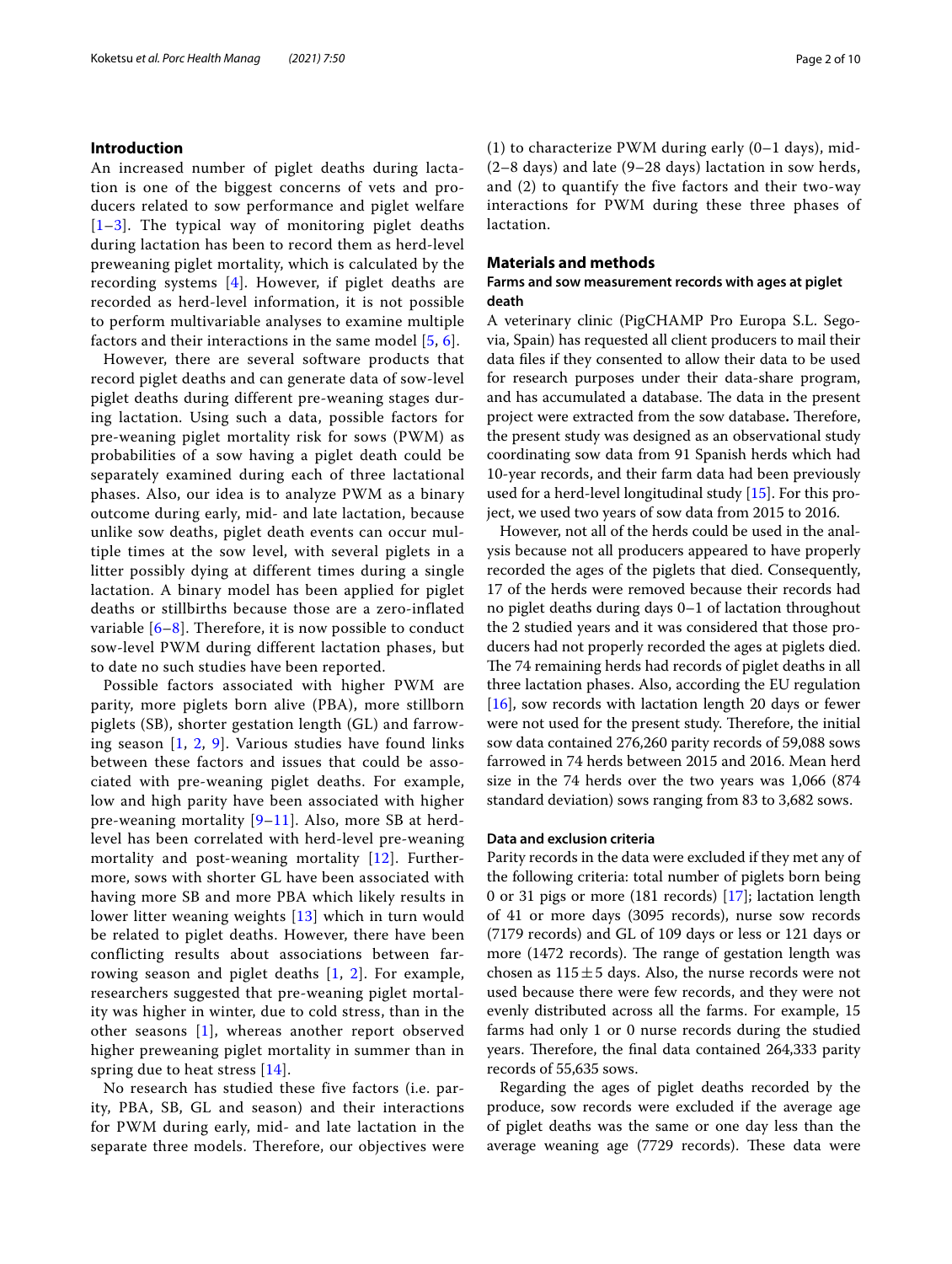excluded because it was considered that in these records the dates of piglet death events had been recorded at weaning or one day before weaning, and did not show the actual piglet death date. Therefore, the final data for piglet ages contained 256,604 records.

The recording accuracy of piglet death events may vary between farms. So, to check how accurately the producers had recorded piglet death events, herd-level internal consistency was examined by comparing the pre-weaning mortality recorded by the producers over the two studied years with that calculated by the software. The comparison showed that the producers recorded 85.3% of the pre-weaning mortality calculated by the software, i.e. that they had recorded 85.3% of the piglet deaths occurring during lactation. The Pearson correlation coefficient between the mean pre-weaning mortality values calculated by the two methods in the 74 herds over the two years was 0.74 (*P*<0.01).

#### **Defnitions and categories**

Sows were categorized into three parity groups: 1, 2–4 and 5 or higher. There were four farrowing season groups: January-March (winter); April-June (spring), July–September (summer) and October–December (autumn). Three BA groups were based on the 25th and 75th percentiles of BA: 11 pigs or fewer, 12–15 pigs and 16 pigs or more. Three GL groups were 110-113, 114-116 and  $117-120$  days. The four SB groups were 0, 1, 2 and 3 or more pigs.

#### **Statistical analysis**

All analyses were carried out using of SAS University Edition (SAS Inst. Inc., Cary, NC, U.S.A.). Also, a piglet death was treated as a binary outcome and PWM was examined as the probability of a sow having a piglet death. For the binary outcome, a three-level generalized mixed-efects model was used with a logit link function in individual parity records for each phase of lactation. This model was used to account for the clustering of sows within a farm (GLIMMIX, random statement), and the correlation between repeated measures in the same sow within a farm (GLIMMIX, random \_residual\_ statement). The ILINK (inverse link function) was used to convert the logarithm to a probability  $[18]$  $[18]$  $[18]$ . The models contained the fve factors, parity, BA, SB, GL and season, and 10 possible two-way interactions as fxed efects. Additionally, farrowing year and mean herd size (sows) for the two studied years were included as fxed efects in all models. All signifcance levels were set at *P*<0.05. Also, pairwise multiple comparisons were performed using the Tukey– Kramer test when significance was found. The adequacy of the model assumptions for the random efects was checked by visual inspection of normal-probability plots [[19\]](#page-9-6). Additionally, Spearman correlation analysis was performed between the three lactation phases for piglet deaths.

# **Intraclass correlation coefficient**

To evaluate the variation in the amount of PWM in the three lactation phases that could be explained by the farm or sow, the intraclass correlation coefficients (ICC) were calculated by the following equations [\[20](#page-9-7)]:

ICC (individual records within the same farm but different sows) =  $\sigma_{\nu}^2/(\sigma_{\nu}^2 + \pi^2/3)$ ,

ICC (individual records within the same farm) =  $(\sigma_v^2 + \sigma_u^2)/(\sigma_v^2 + \sigma_u^2 + \pi^2/3)$ ,

in which  $\sigma_{\nu}^{2}$  is the between-farm variance,  $\sigma_{\mu}^{2}$  is between-sow variance at the individual record level and  $\pi^2/3$  is the assumed variance at the individual record level.

<span id="page-2-0"></span>**Table 1** Summary statistics for piglet deaths and related measurements

| <b>Measurements</b>                                                             | N       | Mean $(\pm SD)$ | <b>Minimum</b> | <b>Maximum</b> |
|---------------------------------------------------------------------------------|---------|-----------------|----------------|----------------|
| Farrowed parity                                                                 | 264,333 | 3.6(2.1)        |                | 17             |
| Gestation length, days                                                          | 264,333 | 115(1.5)        | 110            | 120            |
| Number of piglets born alive                                                    | 264,333 | 13.4(3.5)       |                | 29             |
| Number of stillborn piglets                                                     | 264,333 | 1.06(1.50)      | $\mathbf 0$    | 23             |
| Lactation length, days                                                          | 264,333 | 25.1(3.4)       | 21             | 40             |
| Number of piglets weaned                                                        | 264,333 | 11.5(2.2)       | $\Omega$       | 39             |
| Age when piglet died, days                                                      | 256.604 | 2.40(4.52)      | $\mathbf{0}$   | 38             |
| Probability of a sow having a piglet death during early lactation (days 0-1), % | 256,604 | 36.9(48.2)      |                |                |
| Probability of a sow having a piglet death during mid-lactation (days 2-8), %   | 256,604 | 27.0 (44.3)     |                |                |
| Probability of a sow having a piglet death during late lactation (days 9–28), % | 256.604 | 15.4 (36.1)     |                |                |

*SD* standard deviation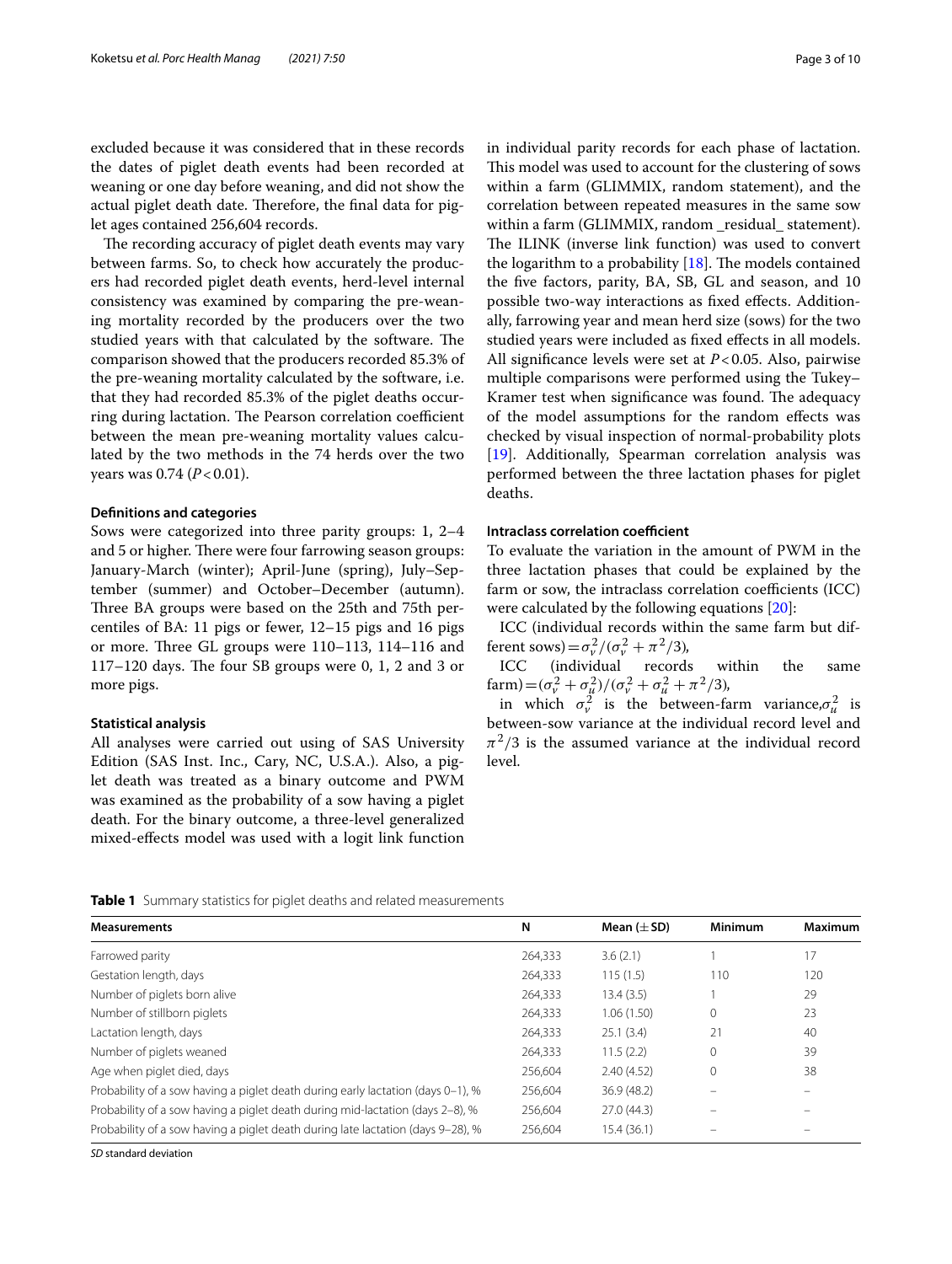<span id="page-3-0"></span>

| <b>Table 2</b> <i>P</i> -values of fixed factors included in the mixed-effects |
|--------------------------------------------------------------------------------|
| logistic regression models for pre-weaning piglet mortality risk               |
| for sows (probabilities of a sow having a piglet death) during                 |
| early (0–1 days), mid- (2–8 days) and late (9–28 days) lactation               |

| Fixed factors <sup>1,2</sup> | Pre-weaning piglet mortality risk |         |         |  |
|------------------------------|-----------------------------------|---------|---------|--|
|                              | Early                             | Mid     | Late    |  |
|                              | P-value                           | P-value | P-value |  |
| Parity groups                | 0.04                              | < 0.01  | < 0.01  |  |
| Season groups                | 0.02                              | 0.01    | 0.10    |  |
| Piglets born alive (PBA)     | < 0.01                            | < 0.01  | 0.15    |  |
| Stillborn piglets (SB)       | < 0.01                            | < 0.01  | < 0.01  |  |
| Gestation length (GL)        | < 0.01                            | < 0.01  | < 0.01  |  |
| Two-way interactions         |                                   |         |         |  |
| Parity x season              | 0.63                              | 0.42    | 0.05    |  |
| Parity $\times$ PBA          | < 0.01                            | 0.04    | < 0.01  |  |
| Parity $\times$ GL           | 0.13                              | 0.27    | 0.16    |  |
| Parity $\times$ SB           | 0.02                              | 0.03    | 0.23    |  |
| Season x PBA                 | 0.20                              | 0.20    | 0.05    |  |
| Season x Gl                  | 0.98                              | 0.54    | 0.37    |  |
| Season x SB                  | 0.33                              | 0.45    | 0.08    |  |
| $PBA \times GL$              | < 0.01                            | 0.28    | 0.44    |  |
| $PBA \times SB$              | < 0.01                            | 0.06    | 0.09    |  |
| $SB \times GI$               | < 0.01                            | 0.05    | 0.03    |  |
|                              |                                   |         |         |  |

# **Results**

Mean PWM during early, mid- and late lactation were 36.9, 27.0 and 15.4%, respectively (Table [1](#page-2-0)). Table [2](#page-3-0) shows P-values of the fve factors and their two-way interactions in the models for PWM during each of the three lactation phases. All the fve factors: parity, season, PBA, SB and GL were signifcant for PWM during early and mid-lactation (*P*<0.05; Table [2](#page-3-0)). During late lactation, parity, SB and GL were significant for PWM  $(P<0.01)$ , but season and PBA were not ( $P \ge 0.08$ ). There were also some signifcant interactions for PWM between the fve factors, such as parity  $\times$  PBA, parity  $\times$  SB, PBA  $\times$  GL, PBA  $\times$  SB and  $SB \times GL$  (Table [2;](#page-3-0) Figs. [1,](#page-4-0) [2](#page-4-1), [3](#page-5-0) and [4](#page-6-0)). Additional fle [1](#page-8-10) shows estimates of fxed efects and random efect variance included in the three models for PWM. Also, 34–45% of ICCs within the same sow and within the same farm were found in the two models for mid- and late lactation (Additional file [1](#page-8-10)).

Table [3](#page-3-1) shows comparisons for PWM between the groups for each of the fve factors during each lactation phase. With regard to PBA, during early lactation, PWM increased from 28.1% in the PBA 11 or less pigs group to 43.9% in the PBA 16 or more pigs group (i.e. an increase of 15.8%). During mid-lactation, the increase was from 21.5 to 27.5%, but there was no increase during late lactation  $(P=0.15)$ . Also, with regard to SB, during early

<span id="page-3-1"></span>**Table 3** Comparisons of pre-weaning piglet mortality risk for sows (probabilities of a sow having a piglet death) during early (0–1 days), mid- (2–8 days) and late (9–28 days) lactation between parity, farrowing season, piglets born alive, gestation length and stillborn piglets groups<sup>1</sup>

| Groups                 | N       | Pre-weaning piglet mortality risk |                            |                       |  |
|------------------------|---------|-----------------------------------|----------------------------|-----------------------|--|
|                        |         | Early<br>lactation                | Mid-<br>lactation          | <b>Late lactation</b> |  |
|                        |         | Mean $(\pm$ SE)                   | Mean $(\pm$ SE)            | Mean $(\pm$ SE)       |  |
| Parity                 |         |                                   |                            |                       |  |
| 1                      | 55,635  | 34.3 (1.60) <sup>b</sup>          | 25.5 $(2.53)^a$            | 14.5 $(1.91)^a$       |  |
| $2 - 4$                | 123,314 | 35.4 (1.72) <sup>ab</sup>         | 25.7 (2.34) <sup>a</sup>   | $12.7(1.74)^{b}$      |  |
| 5 or higher            | 85,384  | 36.4 $(1.74)^a$                   | $21.3(2.20)^{b}$           | $10.3(1.45)^{c}$      |  |
| Farrowing season       |         |                                   |                            |                       |  |
| Jan.-Mar               | 64,584  | 35.5 (1.97) ab                    | 22.3 $(2.36)^{b}$          | 12.1 (1.72)           |  |
| Apr.-Jun               | 64,264  | 35.2 (1.58) ab                    | 24.0 (2.40) <sup>ab</sup>  | 12.4(1.71)            |  |
| Jul.-Sept              | 68,990  | 34.0 (1.54) b                     | 25.5 $(2.40)^a$            | 13.3 (1.84)           |  |
| Oct.-Dec               | 66,495  | 36.8 (1.88) <sup>a</sup>          | 24.7 $(2.32)^a$            | 11.9 (1.54)           |  |
| Piglets born alive     |         |                                   |                            |                       |  |
| 11 or less<br>pigs     | 69,232  | 28.1 $(1.52)^c$                   | $21.5(2.14)^c$             | 12.2(1.65)            |  |
| $12 - 15$ pigs         | 95,371  | 35.0 $(1.61)^{b}$                 | 23.6 $(2.21)^{b}$          | 12.3 (1.63)           |  |
| 16 or more<br>pigs     | 99,730  | 43.9 (1.92) <sup>a</sup>          | $27.5(2.80)^{a}$           | 12.8 (1.71)           |  |
| Stillborn piglets      |         |                                   |                            |                       |  |
| 0 pigs                 | 127,524 | 31.5 $(1.48)^d$                   | 22.0 (2.09) <sup>d</sup>   | 12.0 $(1.59)^{b}$     |  |
| 1 pig                  | 65,185  | 33.0 (1.62) <sup>c</sup>          | $22.8(2.20)$ <sup>c</sup>  | $11.9(1.60)^{b}$      |  |
| 2 pigs                 | 38,494  | 37.2 (1.73) <sup>b</sup>          | 24.5 $(2.36)^{b}$          | $12.9(1.71)^{a}$      |  |
| 3 or more<br>pigs      | 33,130  | 39.8 (1.98) <sup>a</sup>          | $27.2$ (2.60) <sup>a</sup> | 12.9 $(1.74)^a$       |  |
| Gestation length, days |         |                                   |                            |                       |  |
| $110 -$<br>113 days    | 37,877  | 39.3 (1.93) <sup>a</sup>          | 28.2 $(2.63)^a$            | 13.4 $(1.81)^a$       |  |
| $114-$<br>116 days     | 187,339 | 35.2 (1.68) <sup>b</sup>          | 23.1 $(2.24)^{b}$          | 12.0 $(1.61)^{b}$     |  |
| $117-$<br>120 days     | 39,117  | $31.8(1.49)^c$                    | $21.4(2.06)^c$             | $11.9(1.57)^{b}$      |  |

<sup>1</sup> Means and SEs were estimated in mixed-effects models

<sup>a -c</sup> Different superscripts within a column represent significant differences in means (*P*<0.05)

lactation PWM increased from 31.5% in sows with SB 0 to 39.8% in sows with SB 3 or more pigs, and from 22.0 to 27.2% during mid-lactation and from 12.0 to 12.9% during late lactation, respectively. Additionally, with regard to GL, during early lactation PWM increased from 31.8% for GL 117–120 days to 39.3% for GL 110–113 days, and from 21.4 to 28.2% during mid-lactation and from 11.9 to 13.4% during late lactation, respectively.

The association between parity and PWM varied during lactation phases. For example, as the number of parity increased, PWM during early lactation increased from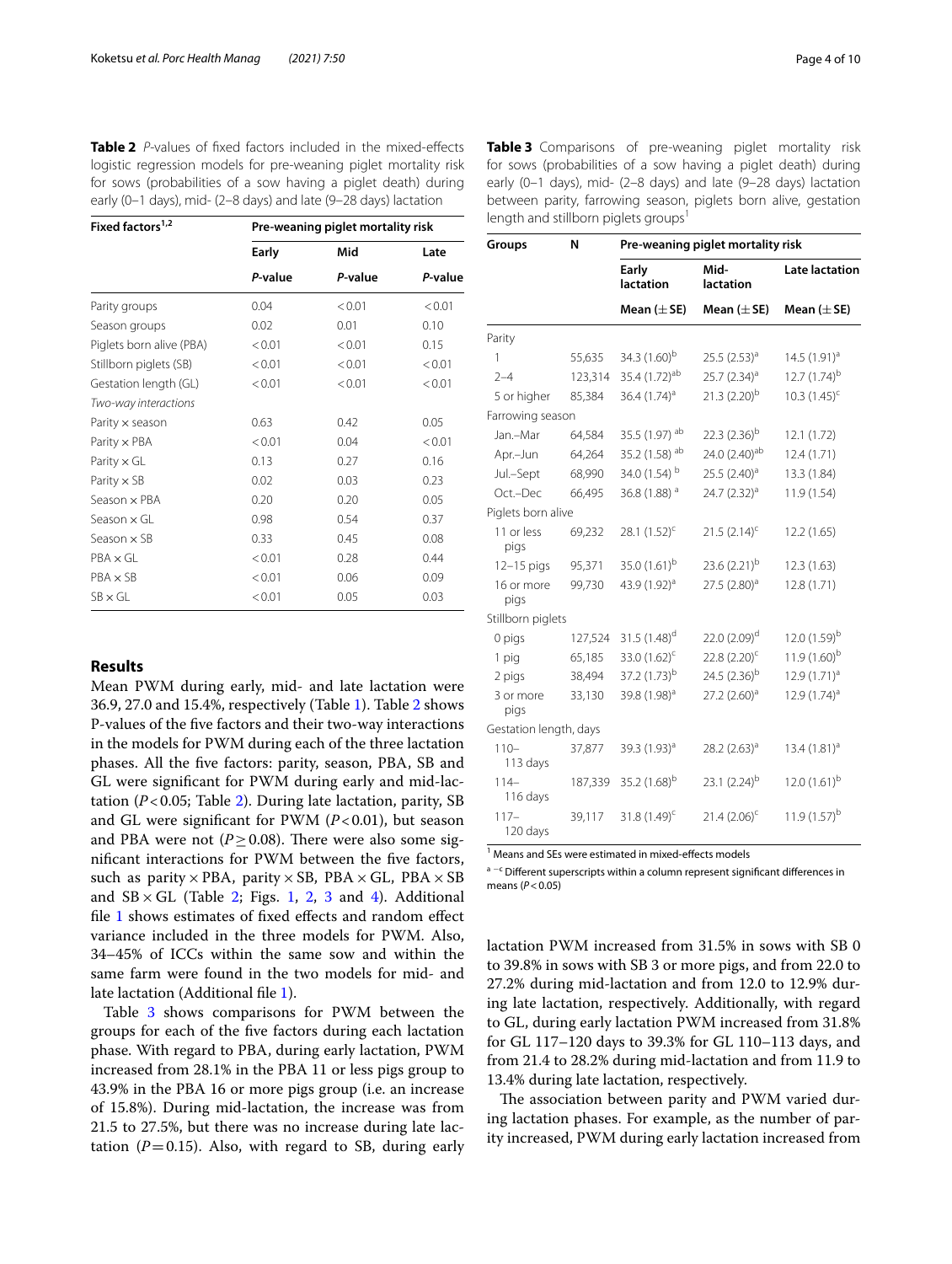

<span id="page-4-0"></span>within PBA groups represent signifcant diferences in means (*P*<0.05)



<span id="page-4-1"></span>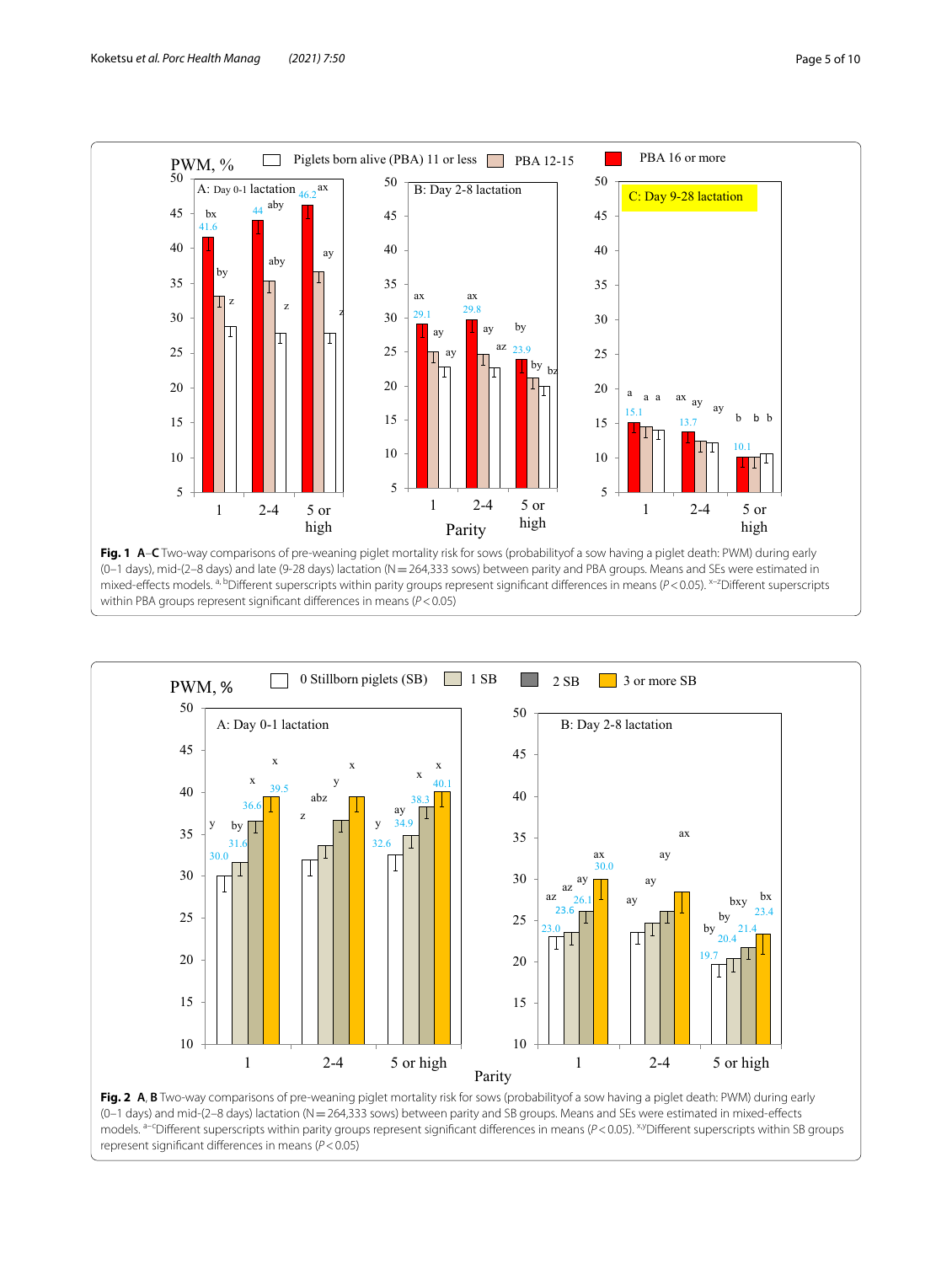

<span id="page-5-0"></span>34.3 to 36.4%, whereas during mid- and late lactation PWM decreased from 25.5 to 21.3% and from 14.5 to 10.3%, respectively (Table [3;](#page-3-1) *P*<0.05). In season groups, sows farrowed in summer had higher PWM during midlactation than in winter (Table [3;](#page-3-1) *P*<0.05), but there was no diference between summer and winter for PWM during early lactation  $(P=0.26)$ . Furthermore, no significant diferences were found between farrowing season groups for PWM during late lactation  $(P=0.10)$ . Additionally, there were no two-way interactions between farrowing season and either parity, PBA, SB or GL groups for PWM during any lactation phase (Table [2;](#page-3-0) *P*>0.05).

There were significant two-way interactions between parity and PBA groups for PWM during early, mid- and late lactation (*P*<0.05; Table [2;](#page-3-0) Fig. [1](#page-4-0)A–C; Additional fle [2](#page-8-11)). For example, in the PBA 16 or more group, as parity increased from parity 1 to parity 5 or higher, PWM during early lactation increased from 41.6 to 46.2% (Fig. [1](#page-4-0)A). However, in the same PBA group (16 or more), PWM during mid-lactation decreased from 29.1% in parity 1 to 23.9% in parity 5 or higher (Fig. [1B](#page-4-0)). Also, PWM during late lactation decreased from 15.1 to 10.1% in the PBA [1](#page-4-0)6 or more group (Fig. 1C).

There were also significant two-way interactions between parity and SB groups for PWM during early and mid-lactation (*P*<0.05; Table [2;](#page-3-0) Fig. [2](#page-4-1)AB; Additional fle [3](#page-8-12)). For example, for parity 1 sows PWM during early lactation increased from 30.0% for sows with SB 0 to 39.5% for sows with SB 3 or more, whereas for parity 5 or higher sows, PWM in the respective SB groups increased from 32.6% and 40.1% (Fig. [2](#page-4-1)A). Also, during mid-lactation, PWM in parity 1 sows increased from 23.0% for sows with SB 0 to 30.0% for sows with SB 3 or more, whereas for parity 5 sows the increase in PWM between the SB 0 and 3 or more groups was only from 19.7 to 23.4% (*P*<0.05; Fig. [2B](#page-4-1)).

Two-way interactions between PBA and both SB groups and GL groups were signifcant for PWM only during early lactation (*P*<0.05; Table [2](#page-3-0); Fig. [3A](#page-5-0), B; Additional fle [4](#page-8-13)). Firstly, for sows with SB 3 or more, PWM increased from 32.7% in sows with PBA 11 or less to 47.2% for sows with PBA 16 or more, whereas for sows with SB 0 PWM increased from 23.5 to 41.2% in the respective PBA groups (Fig. [3A](#page-5-0)). Also, for the PBA 16 or more group, PWM increased from 40.2% in the GL 117– 120 group to 47.4% in the GL 110–113 group, whereas for sows with PBA 11 or less, PWM increased from 24.3 to 32.7% in those 3 GL groups (Fig. [3](#page-5-0)B).

There were also significant two-way interactions between GL groups and SB groups for PWM during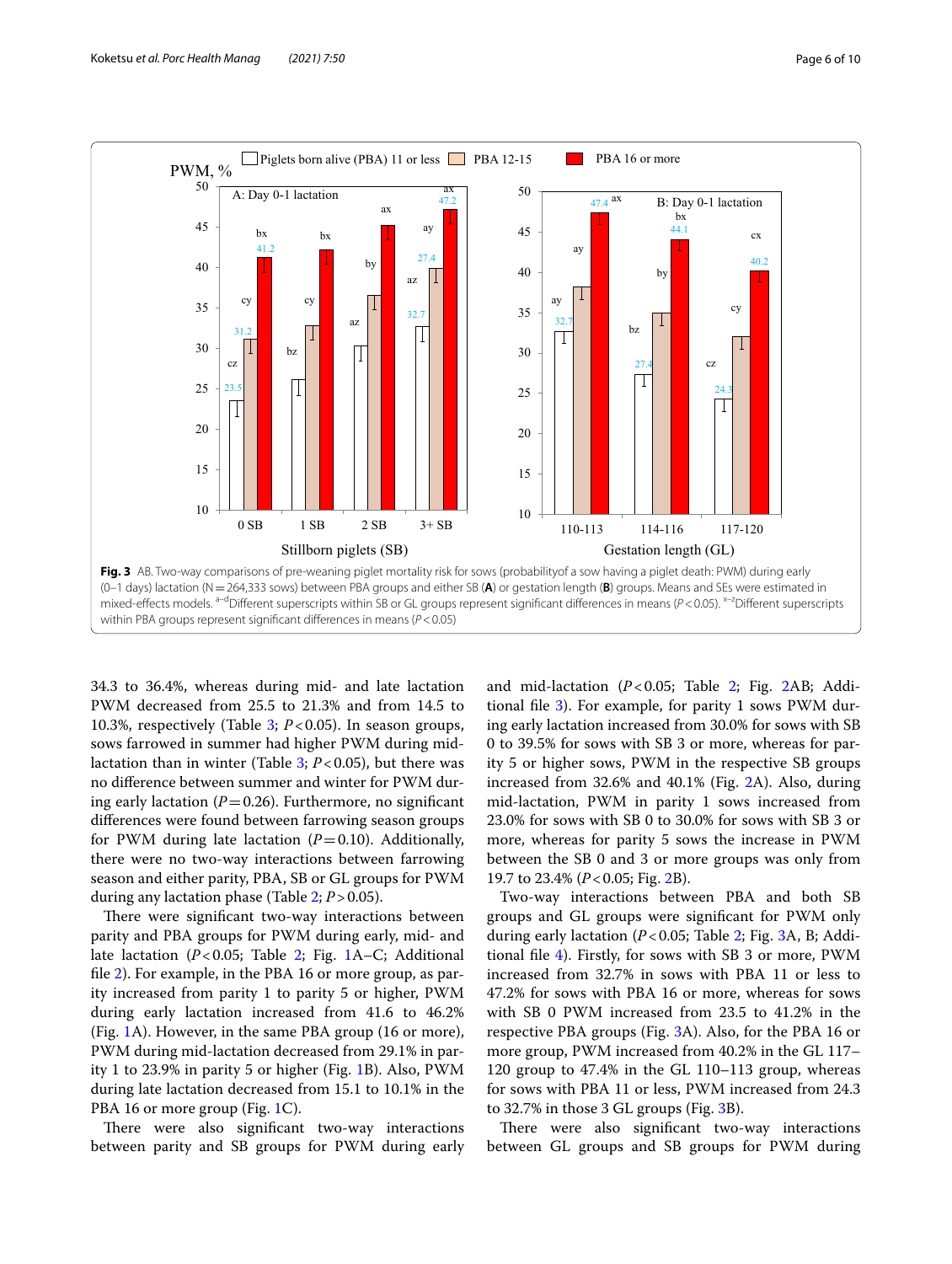

<span id="page-6-0"></span>early and late lactation (*P*<0.05; Table [2](#page-3-0); Fig. [4](#page-6-0)AB; additional fle [5](#page-8-14)). During early lactation, when GL was 110– 113 days, PWM increased from 34.2% for sows with SB 0 to 45.4% for sows with SB 3 or more, whereas when GL was 117–120 days, PWM increased from only 29.1 to 34.5% in the four SB groups (Fig. [4](#page-6-0)A). However, during late lactation while PWM for sows with GL 117–120 days increased from 11.3% for sows with SB 0 to 12.3% for sows with SB 3 or more, there was no diference in PWM for sows with SB 3 or more in the diferent GL groups (*P*>0.28; Fig. [4B](#page-6-0)).

In correlation analysis, significant positive coefficients were found  $(P<0.01$ ; Additional file  $6$ ) for the numbers of piglet deaths between early and mid-lactation (Coefcient: 0.02), as well as between those during early and late lactation (Coefcient: 0.02) and between mid- and late lactation (Coefficient: 0.12).

# **Discussion**

This is the first study about how these five factors (i.e. parity, season, PBA, SB and GL) and their interactions have diferent associations with PWM during the three diferent lactation phases. Also, the impact of the fve factors on PWM differed between lactation phases. Therefore, to reduce piglet deaths, it is recommended that at

each of the three lactation periods producers with veterinarians prioritize care provision for high-risk sows, such as high and low parity sows that farrow more PBA or have more SB or with short GL.

Our study also suggests that the impact of PBA on PWM is much larger during early lactation than during late lactation (15.8% vs. no increase). Also, this large impact of increased PBA during early lactation meant that it had a larger impact on PWM than any of the other four factors assessed in our study; 15.8% increased PWM due to increased PBA, compared with only 2.1% due to increased parity number, 7.5% due to decreased GL, 8.3% due to increased SB, and only 2.8% between summer and autumn.

Our analysis showed a substantial association between PWM and SB 3 or more. Other studies have also found associations between increased SB and sow performance and piglet welfare, such as decreased litter weights at weaning [\[13](#page-9-0)], more occurrences of uterine prolapse [\[21\]](#page-9-8) or more abortions at subsequent pregnancy [\[22](#page-9-9)], decreased farrowing rate, and decreased PBA at subsequent parity  $[13]$  $[13]$ . Also, SB data appears to contain piglets that died immediately after farrowing [[23\]](#page-9-10). So, these associations suggest that sows with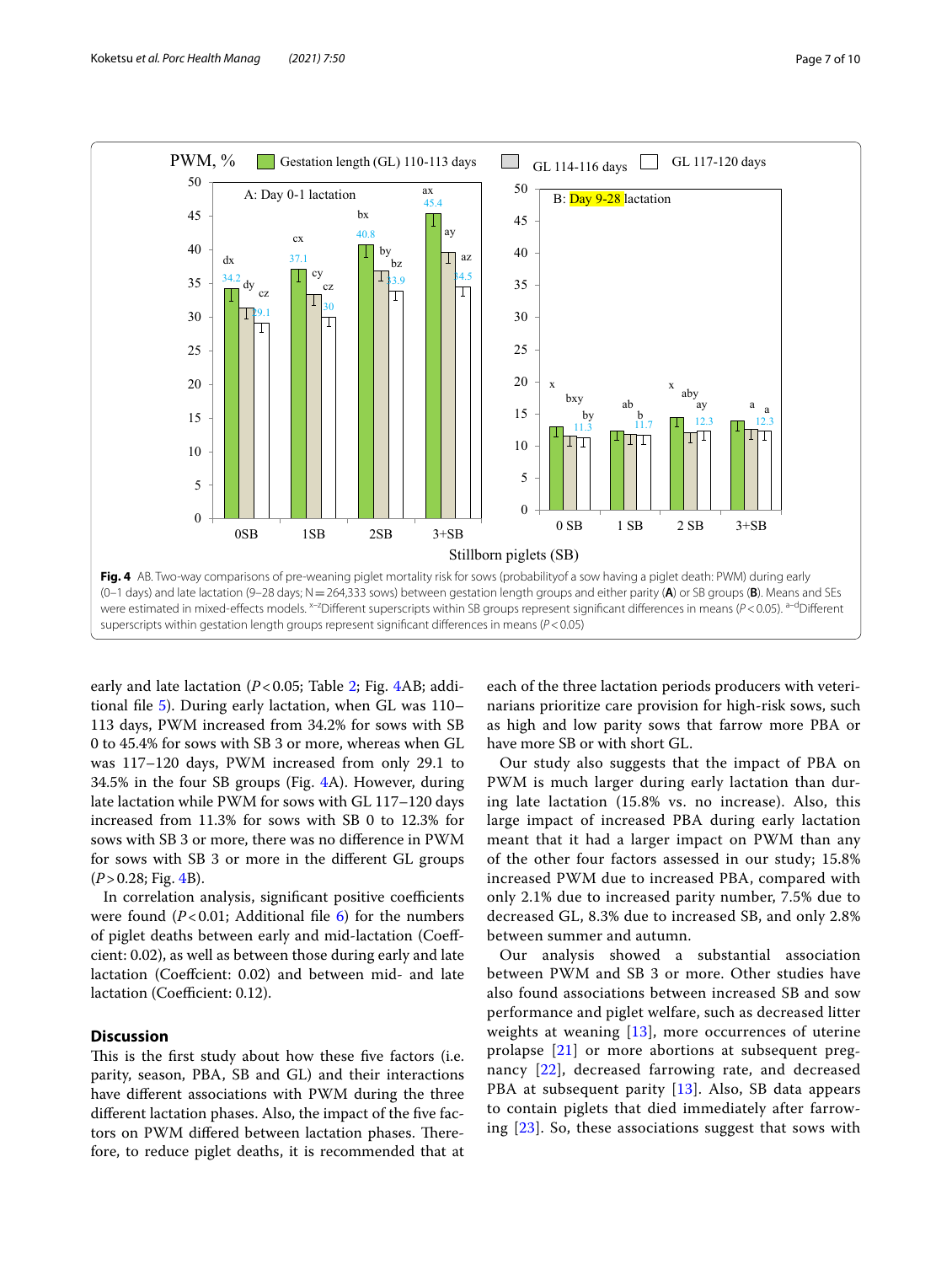increased SB may have had farrowing difficulty  $[1, 2]$  $[1, 2]$  $[1, 2]$  or an infectious disease problem such as porcine parvovirus or porcine reproductive and respiratory syndrome virus [[24\]](#page-9-11). Also, in order to decrease the number of births of weak piglets and the number of piglet deaths immediately after birth, assisted farrowing with timely use of manual delivery techniques should be refned with herd health programs [[2,](#page-8-6) [9\]](#page-8-7).

Our study also showed that parity 1 sows had higher PWM than parity 5 or higher sows during mid- and late lactation, compared with lower PWM during early lactation. A possible reason for the higher PWM for parity 1 sows during mid- and late lactation could be that sows produce less colostrum in parity 1 than in parity 2 or higher [[25,](#page-9-12) [26\]](#page-9-13). Also, some management practices such as colostrum intake assistance or split nursing can help small piglets survive during early lactation [[27](#page-9-14)[–29](#page-9-15)], but these practices may not necessarily help to reduce piglet deaths during mid- or late lactation [[15](#page-9-2)], especially for sows in parity 1 that are having their frst experience of being suckled. Furthermore, parity 1 sows might be more susceptible to poor herd health situations because they have immune immaturity [[2\]](#page-8-6). So, herd health programs with special care for parity 1 sows should be reconsidered to decrease PWM [[1,](#page-8-0) [2](#page-8-6), [24\]](#page-9-11).

In contrast, the high PWM in high parity sows during early lactation could have been due to many PBA. A previous study reported that high parity sows farrowed many PBA with uneven size and low vitality, as well as having a long farrowing duration [[30\]](#page-9-16). Also, it appears that high parity sows would have more matured immunity and more experiences for lactating than parity 1 sows. Therefore, our findings suggest that during early lactation special care and attention should be given to piglets born to party 5 or higher sows, whereas during mid- and late lactation more care should be given to piglets born to parity 1 sows.

Shorter GL is thought to be associated with higher estrogen concentrations and larger litters; sows with larger litters have a larger fetal placental unit which produces higher concentrations of estrogen near parturition, and increases the release of oxytocin and prostaglandin [[31\]](#page-9-17). Our results suggested that pregnant pigs with many fetuses (to be many PBA) had shorter GL and that short GL caused SB to increase. All these efects resulted in higher PWM during all lactation phases. Therefore, pregnant pigs should be moved to a farrowing barn at least 6 days before their due date. Also, sows with GL 110 or 111 days might have had an abortion due to some diseases.

The two-way interactions in our study between PBA and either GL or SB for PWM during early lactation indicate that when sows farrowed PBA 16 or more and had either 3 or more SB or 110–113 days GL, there was an increase in PWM during early lactation. A possible reason for the increased PWM under these situations is that shorter GL and more SB could have increased the number of births of weak piglets which would be more likely to die during early lactation, especially when the

sows were in parity 1. Our study showing the high PWM during mid-lactation in summer agrees with a previous study showing the high pre-weaning mortality risks in summer in Japanese herds [[14](#page-9-1)]. Also, during early lactation, there was no diference of PWM between summer and winter in our study. It appears that capabilities to cope with heat stress or winter coldness in diferent lactation phases vary between farms. However, with advanced facilities, equipment (e.g. cool cell or evaporating cooling systems) and management [[9](#page-8-7), [32](#page-9-18)], it is possible that producers are able to mitigate the seasonal efects on piglet deaths for sows fed in confned barns.

The various two-way interactions between four of the factors (i.e. PBA, parity, GL and SB) for PWM during the diferent lactation phases indicate that there are diferent relationships between the four factors depending on whether PWM occurred during early, mid- and late lactation. Previous studies have reported that higher PBA in higher parities increased SB [\[12](#page-8-9), [33\]](#page-9-19), leading to increased PWM especially during early lactation. Similarly, in our study the impact of having 16 or more PBA on PWM was greatest during early lactation. These results indicate that prioritized management practices are needed to decrease piglet deaths for sows that farrow many PBA during early lactation, such as supervised and assisted farrowing with heater management [\[9](#page-8-7), [34](#page-9-20), [35\]](#page-9-21). Also, it is critical to monitor and provide care to piglets born to other high risk sows (e.g. GL 110–113 days, SB 2 or more) to reduce piglet deaths in each of three lactation phases.

Also, compared to the low ICC (i.e. 4.0% within the same sow and 2.4% within the same farm) in a previous PBA model [[36\]](#page-9-22), there was a higher ICC for PWM during mid- and late lactation (i.e. 34–45%) in the present study. These high ICCs suggest that sows having high PWM during mid- and late lactation tend to have high PWM during the same lactation phase across parity, and farms having high PWM tend to have high PWM in sows. These fndings suggest that producers should carefully monitor sows that had high piglet deaths in earlier records.

Finally, the modestly positive correlation between piglet deaths during mid-lactation and late lactation suggests that high PWM during mid-lactation can increase PWM during late lactation, but the low correlation coefficients between early and either mid- or late lactation indicate that sows having high PWM during early lactation do not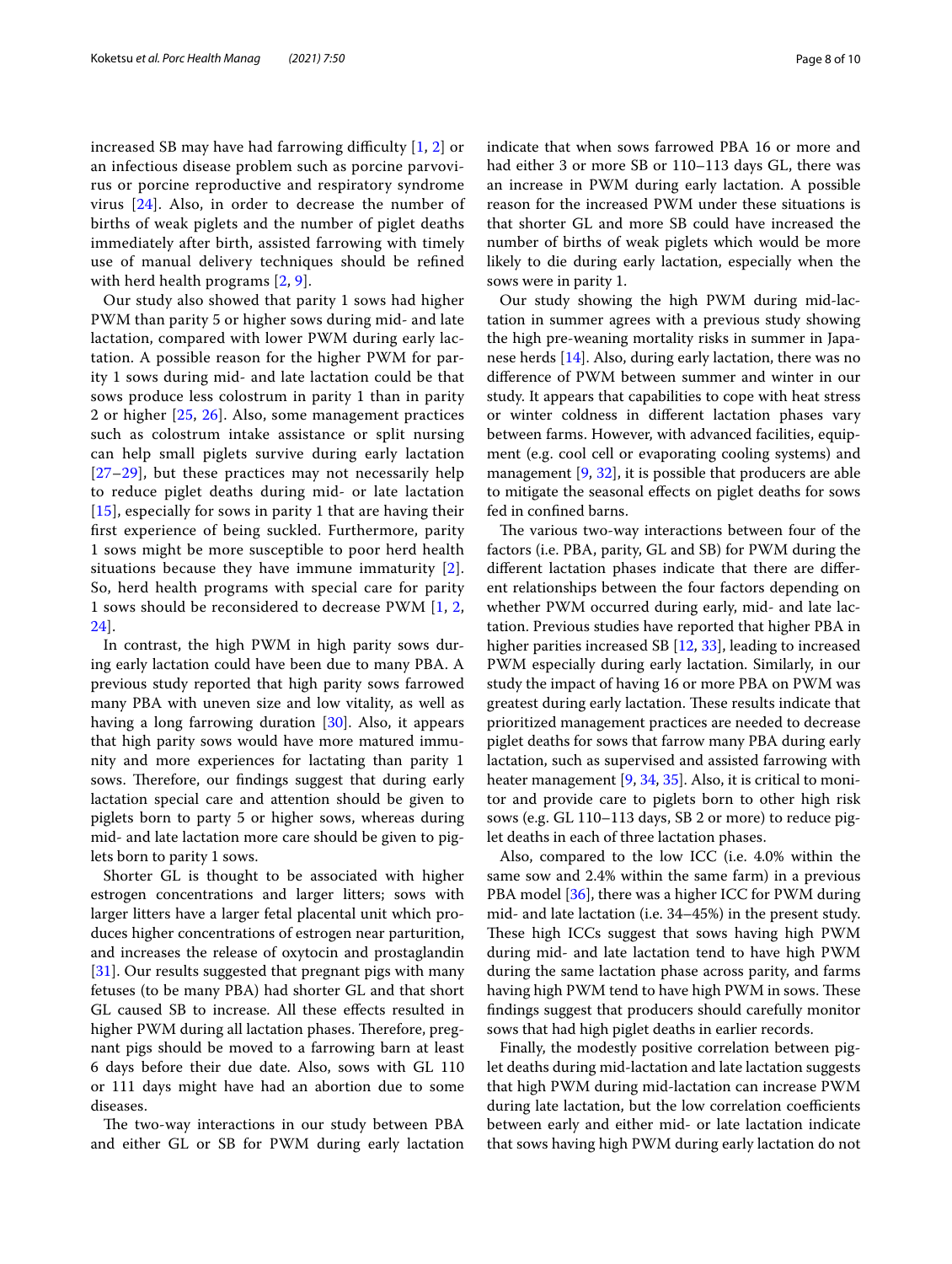necessarily continue to have high PWM during mid- or late lactation.

In conclusion, more PBA, more SB, shorter GL and both low and high parity were important factors for increased PWM, during all lactation phases, but the size of impact of each factor varied between the three lactation phases. Therefore, management practices to reduce piglet deaths need to take account of PBA, SB, GL and parity, and be adjusted depending on the phase of lactation.

There are some limitations in this observational study that should be mentioned. First, euthanized piglets were not recorded. Secondly, cross-fostered piglets might have increased PWM during mid- and late lactation. Additionally, our study herds difered in their genetic programs, location, herd health conditions, facilities and integrated production companies, and these diferences were not taken into account in our analysis. Also, the accuracy of recordings done by the producers could vary between farms [[37\]](#page-9-23). However, our three-level statistical models contained a random efect of the farm to explain some of the variation between the studied herds.

#### **Abbreviations**

PBA: Piglets born alive; GL: Gestation length; SB: Stillborn piglets.

# **Supplementary Information**

The online version contains supplementary material available at [https://doi.](https://doi.org/10.1186/s40813-021-00231-0) [org/10.1186/s40813-021-00231-0](https://doi.org/10.1186/s40813-021-00231-0).

<span id="page-8-10"></span>**Additional fle 1.** P-value and estimates of fxed factors and random efect variance included in the mixed-efects logistic regression models for pre-weaning piglet mortality risk for sows (probabilities of a sow having a piglet death) during early (0-1 days), mid- (2-8 days) and late (9-28 days) lactation.

<span id="page-8-11"></span>**Additional fle 2.** Two-way comparisons of pre-weaning piglet mortality risk for sows (probabilities of a sow having a piglet death: PWM) during early (0-1 days), mid- (2-8 days) or late (9-28 days) lactation between parity and piglets born alive (PBA) groups<sup>1</sup>. .

**Additional fle 3.** Two-way comparisons of pre-weaning piglet mortality risk for sows (probabilities of a sow having a piglet death: PWM) during early (0-1 days) or mid- (2-8 days) lactation between parity and stillborn piglet groups<sup>1</sup> .

<span id="page-8-13"></span>**Additional fle 4.** Two-way comparisons of pre-weaning piglet mortality risk for sows (probabilities of a sow having a piglet death: PWM) during early-lactation (0-1 days) between piglets born alive groups and gestation length groups, and between piglets born alive groups and stillborn piglet groups<sup>1</sup> .

<span id="page-8-14"></span>**Additional fle 5.** Two-way comparisons of pre-weaning piglet mortality risk for sows (probabilities of a sow having a piglet death: PWM) during early (0-1 days) or late (9-28 days) lactation between gestation length and stillborn piglet groups<sup>1</sup> .

**Additional fle 6.** Spearman correlation matrix for the number of piglet deaths during early (0-1 days), mid- (2-8 days) or late (9-28 days) lactation.

### **Authors' contributions**

YK was responsible for the study design. CP was responsible for data acquisition and participated in the study design. YK carried out the statistical analysis and drafted the manuscript. RI confrmed with the content. All authors read and approved the fnal manuscript.

#### **Funding**

This research is supported by the Research Grant Kiban-B (2019–2021) and the Graduate School GP 2019 from Meiji University.

#### **Availability of data and materials**

The dataset analyzed during the current study is not publicly available because producers' privacy could be compromised.

### **Declarations**

#### **Ethics approval and consent to participate** Not Applicable.

**Consent for publication**

All authors read and approved the fnal manuscript.

#### **Competing interests**

The authors declare that they have no competing interests.

#### **Author details**

<sup>1</sup> School of Agriculture, Meiji University, Higashi-mita 1-1-1, Tama-ku, Kawasaki, Kanagawa 214-8571, Japan. <sup>2</sup> PigCHAMP Pro Europa S.L., Calle Dámaso Alonso, 14, 40006 Segovia, Spain.

Received: 19 April 2021 Accepted: 17 August 2021 Published online: 30 August 2021

#### **References**

- <span id="page-8-0"></span>1. Dial GD, Marsh WE, Polson DD, Vaillancourt JP. Reproductive failure: diferential diagnosis. In: Leman AL, Straw BE, Mengeling WL, D'Allaire S, Taylor DJ, editors. Disease of swine. 7th ed. Ames: Iowa State University Press; 1992. p. 83–137.
- <span id="page-8-6"></span>2. Muns R, Nuntapaitoon M, Tummaruk P. Non-infectious causes of preweaning mortality in piglets. Livest Sci. 2016;84:46–57.
- <span id="page-8-1"></span>3. Koketsu Y, Tani S, Iida R. Factors for improving reproductive performance of sows and herd productivity in commercial breeding herds. Porcine Health Manag. 2017;3:1.
- <span id="page-8-2"></span>4. PigCHAMP report manual. PigCHAMP Inc., Apple Valley, MN USA. [http://](http://pigchamp.crmdesk.com/image.aspx?mode=file&id=1918) [pigchamp.crmdesk.com/image.aspx?mode](http://pigchamp.crmdesk.com/image.aspx?mode=file&id=1918)=fle&id=1918. Accessed 18 May 2020.
- <span id="page-8-12"></span><span id="page-8-3"></span>5. Koketsu Y, Iida R. Farm data analysis for lifetime performance components of sows and their predictors in breeding herds. Porcine Health Manag. 2020;2020(6):24.
- <span id="page-8-4"></span>6. Lucia T, Corrêa MN, Deschamps JC, Bianchi I, Donin M, Machado A, Meincke W, Matheus JEM. Risk factors for stillbirths in two swine farms in the south of Brazil. Prev Vet Med. 2002;53:285–92.
- 7. Dufrasne M, Misztal I, Tsuruta S, Holl J, Gray KA, Gengler N. Estimation of genetic parameters for birth weight, preweaning mortality, and hot carcass weight of crossbred pigs. J Anim Sci. 2013;91:5565–71.
- <span id="page-8-5"></span>8. Fitting Zero-Infated Count Data Models by Using PROC GENMOD. <https://support.sas.com/rnd/app/stat/examples/GENMODZIP/roots.pdf> Accessed 07/02/2020.
- <span id="page-8-7"></span>9. Cutler RS, Fahy VA, Spicer EM, Cronin GM. 1999. Preweaning mortality. In: Straw BE, D'Allaire S, Mengeling WL, Taylor DJ, editors. Diseases of swine. 8th ed. Ames: Iowa State University Press. 1999. p. 985–1002.
- <span id="page-8-15"></span>10. Li Y, Johnston L, Hilbrands A. Pre-weaning mortality of piglets in a bedded group-farrowing system. Swine Health Prod. 2000;18:75–80.
- <span id="page-8-8"></span>11. Nuntapaitoon M, Tummaruk P. Piglets pre-weaning mortality in a commercial swine herd in Thailand. Trop Anim Health Prod. 2015;47:1539–46.
- <span id="page-8-9"></span>12. Friendship M, Wilson M, McMillan I. Management and housing factors associated with piglet preweaning mortality. Can Vet J. 1986;27:307–11.